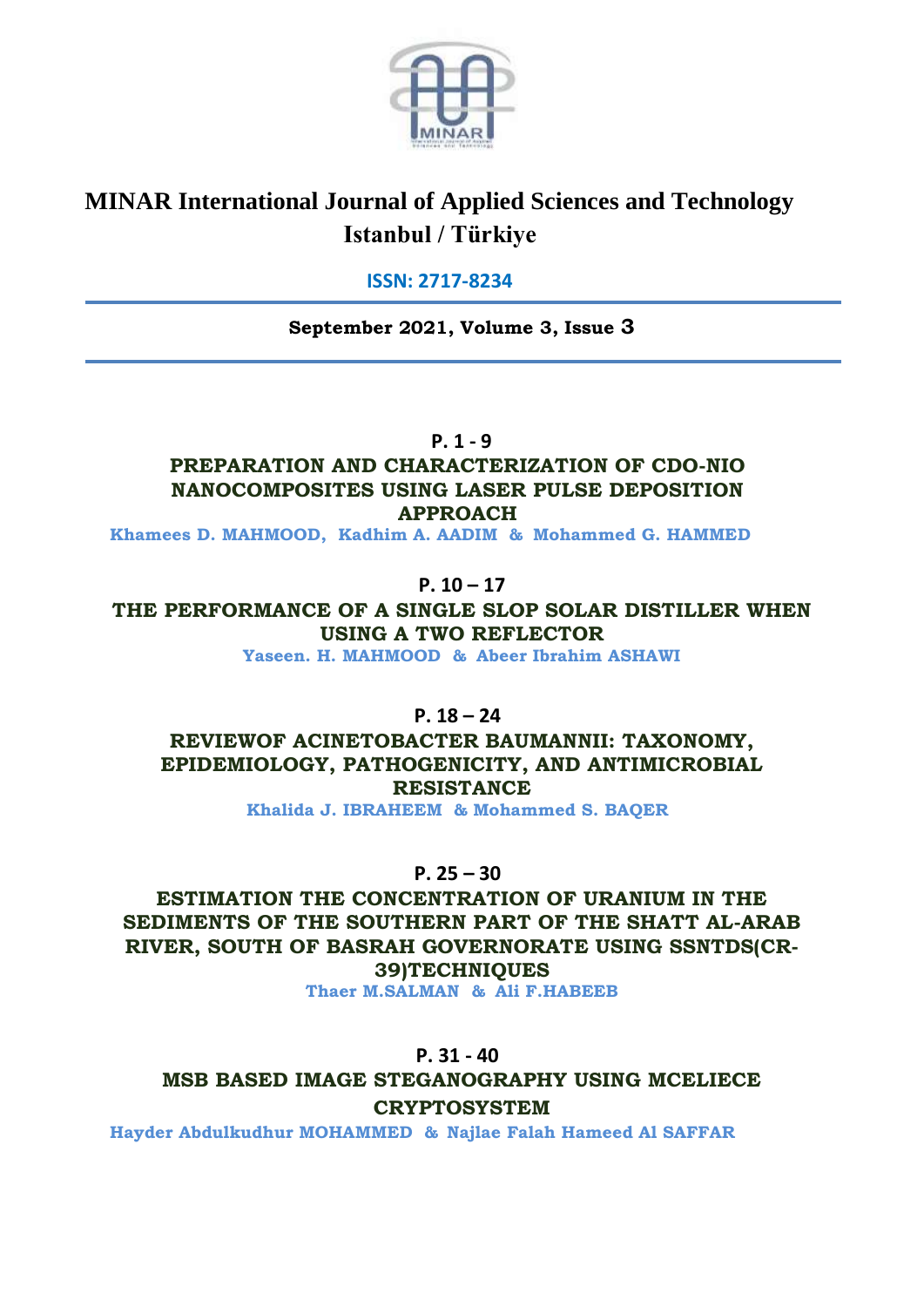#### **P. 41 – 50**

#### **EFFECT OF THICKNESS ON THE STRUCTURE AND OPTICAL PROPERTIES OF LASER-INDUCED PLASMA CDO THIN FILMS Hiyam Ch. MAJED**

#### **P. 51 – 57**

**COMPUTATIONAL INVESTIGATION OF A4-GRAPHS FOR CERTAIN LEECH LATTICE GROUPS**

**Asmaa Jaafar OUDAH & Ali Abd AUBAD**

#### **P. 58 - 68**

**MATLAB BASED HIL FRAMEWORK: A GUIDE TO BUILD A HARDWARE IN THE LOOP DAQ PERIPHERAL**

**Hassan M. BAYRAM & Bilal A. MUBDIR**

#### **P. 69 – 76**

**INFLUENCE OF LASER ENERGY ON CDS NANO PARTIALS PREPARED BY LASER INDUCED PLASMA** 

**Hayim Ch, MAGID, Intesar Hato HASHIM & Kadhim A. AADIM**

#### **P. 77 – 86**

**COMPARISON BETWEEN DIFFERENT METHODS FOR IDENTIFYING LESION IN PULMONARY X-RAY IMAGES**

**Rana M. HASAN & Ielaf O. Abdul MAJJED**

#### **P. 87 - 91**

**PREPARATION AND STUDY OF THE OPTICAL AND STRUCTURAL PROPERTIES NANOMEMBRANE**

**Kamal H . LATEEF, Haleemah J. MOHAMMED & Abothur G. MOHAMMED**

**P. 92 –100**

**SOLID CORE PHOTONIC CRYSTAL FIBER AS A BLOOD SERUM SENSOR BASED ON SURFACE PLASMON RESONANCE Ahmed H. HADI, Soudad S. AHMED & Firas S. MOHAMMED**

**P. 101 - 108**

**SPECTROSCOPIC STUDY OF RF MAGNETRON SPUTTERING PLASMA FOR DEPOSITION TI6AL4V THIN FILM** 

**Dawood S. ALI & Omar M. DAWOOD**